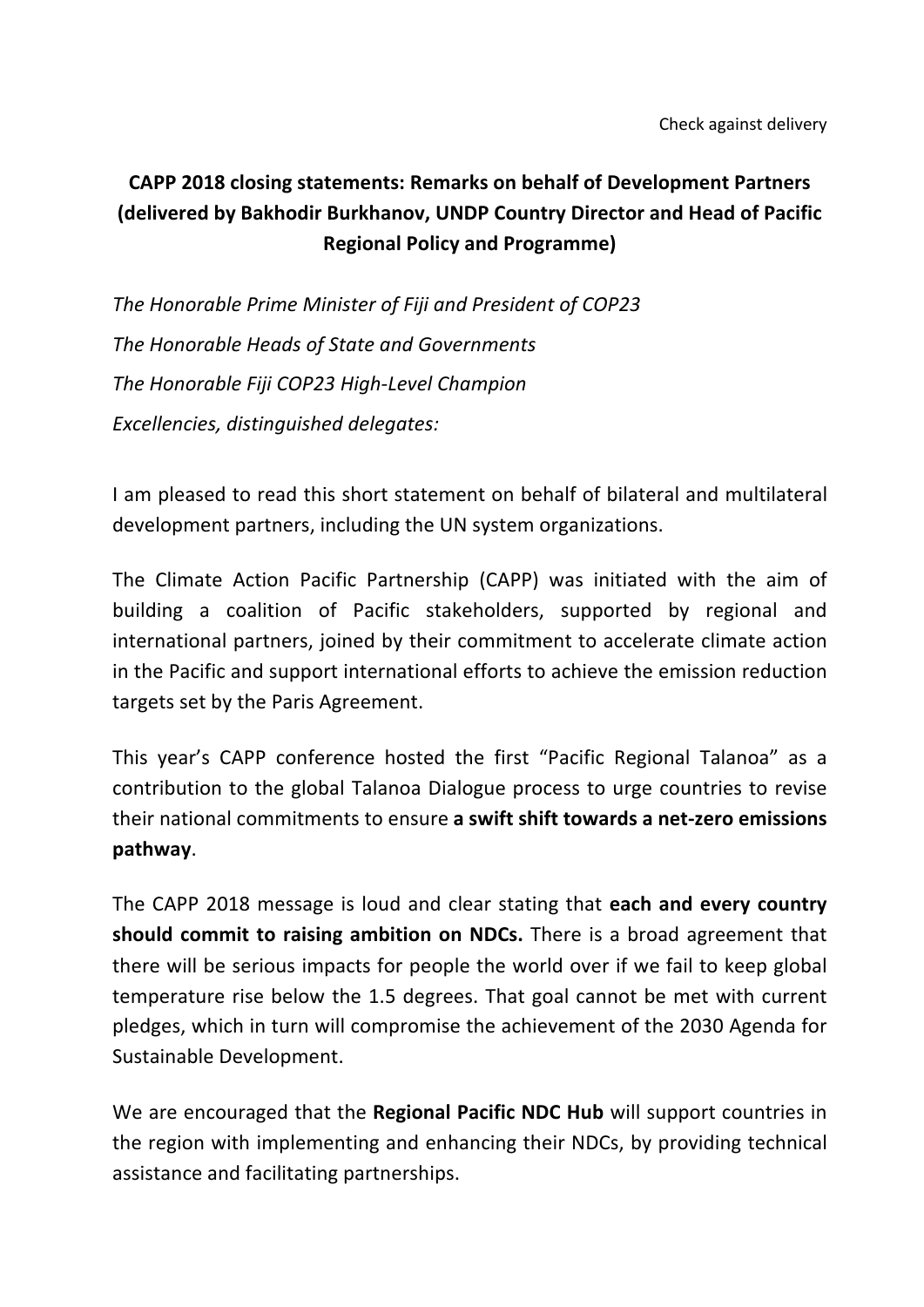In that vein, pre-2020 action is of utmost importance in order to meet the central **aims of the Paris Agreement.** Doing more before 2020 will lay a solid foundation for enhanced post-2020 ambition. A key pre-2020 action will be for all Parties to ratify the Doha Amendment as soon as possible.

The greatest injustice of climate change is that those who have contributed the **least to climate change are suffering the most.** All states must take adequate measures to counter the threats posed by climate change to the enjoyment of human rights, and ensure that those who are at the frontlines of climate change are meaningful participants in, and the primary beneficiaries of, climate action.

At the local level, actions that build resilience must be directly integrated into **local planning processes**. It is critical to include the most vulnerable urban and peri-urban communities into local climate action planning, to promote informal settlement resilience and link to area-based adaptation approaches such as ridgeto-reef.

**Today's children are the least responsible for climate change**, but they and the future generations are the ones who will live with its consequences. And, as is so often the case, disadvantaged communities face the gravest threat. **Climate change can contribute to the increased spread of major killers of children, such** as malnutrition, malaria and diarrhoea.

More broadly, protecting human health from the impacts of climate change in the short and long term, is fundamental to our survival. The Fiji Presidency has provided a platform for Health and Climate Change discussions at COP23, with SIDS-focused initiatives emanating from them, including the development of the **Pacific Action Plan on Climate Change and Health** launched at the 71<sup>st</sup> World Health Assembly in May this year.

Further, the Fiji Presidency elevated the concept of Just Transition to a new level in international discourse by initiating the **Working Group on Just Transition and Decent Work**. Three ingredients are of critical importance for the Just Transition, namely the awareness raising and engagement of the private sector, business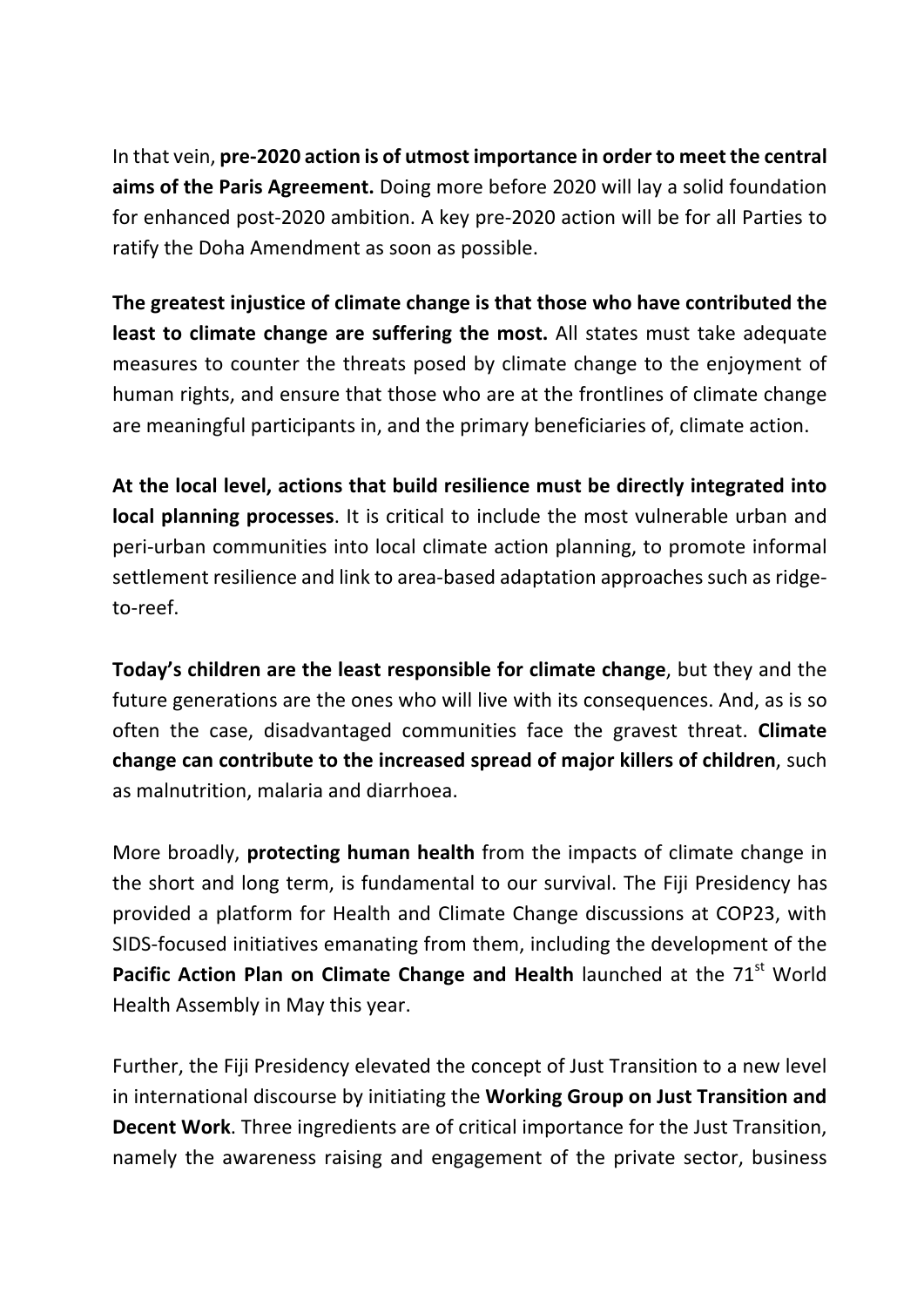community and MSMEs in climate action; social dialogue as the key instrument for forging ahead across all sectors; and safety nets and technical assistance to support the transition towards a zero-net carbon economy.

**Climate change and environmental factors already have direct and indirect impacts on human mobility** particularly in the Pacific region. Migration can save lives, enhance resilience and reduce risks  $-$  but it can also increase vulnerability and exposure to new risks. Given this nexus, migration is firmly anchored in the Taskforce on Climate Displacement under the Paris Agreement. For climate action in the Pacific, migration should also be considered as a cross-cutting issue, and countries should be encouraged to factor various forms of human mobility into relevant policy frameworks such as National Adaptation Plans and NDCs.

I would like to stress the importance of mainstreaming Disaster Risk Reduction **into critical sectors** in order to save lives at the time of disaster and also to Build Back Better. The compounding of climate and disaster risks is exacerbated by ongoing population growth in exposed areas such as coastal and river plains.

In the context of climate change and disaster-induced displacement, it is critical to put people at the centre of action, and respect disaster-affected populations as partners and contributors to disaster response, preparedness and resilience.

Governments and partners in the region are moving impressively to address these challenges. The Pacific has emerged as a global example of integrated and inclusive action to reduce climate and disaster risks. It is a hallmark of the region that Fiji's COP23 Presidency has done much to highlight.

As there are many climate change related projects ongoing in the region, **information** sharing and coordination to avoid duplication is extremely **important** for effective and complementary implementation.

The establishment of the Pacific Resilience Partnership (PRP) Taskforce holds promise to enhance resilient development outcomes in the Pacific through an inclusive all-stakeholder approach.